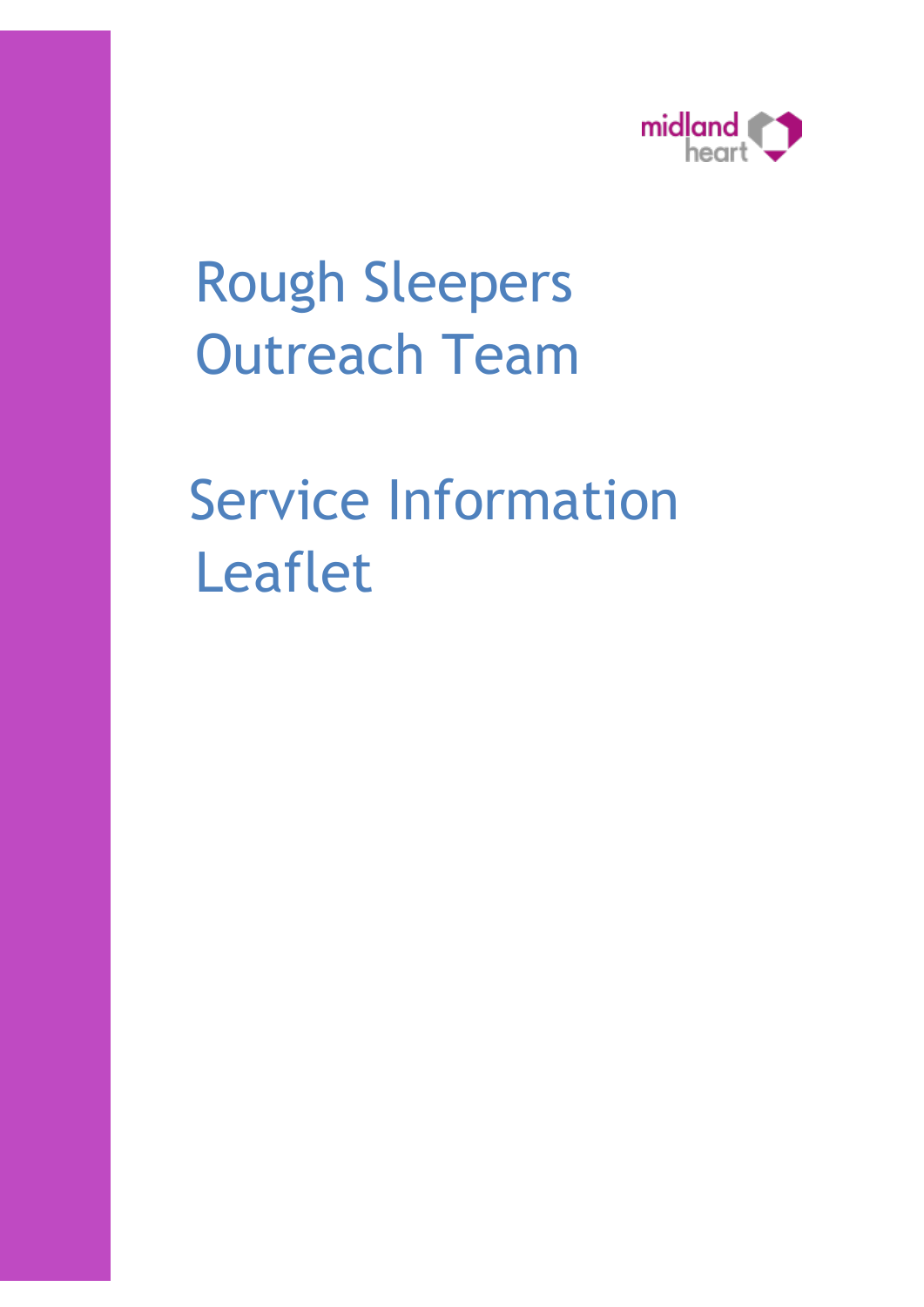

### **About the Service**

*The Rough Sleeper Outreach Team consists of seven outreach workers. Their role is to seek out and engage with vulnerable rough sleepers.* 

Anyone can become homeless, and sleeping rough can damage your health and be dangerous.

The longer someone sleeps rough, the greater the risk that they will become entrenched to rough sleeping and vulnerable to becoming a victim of crime, developing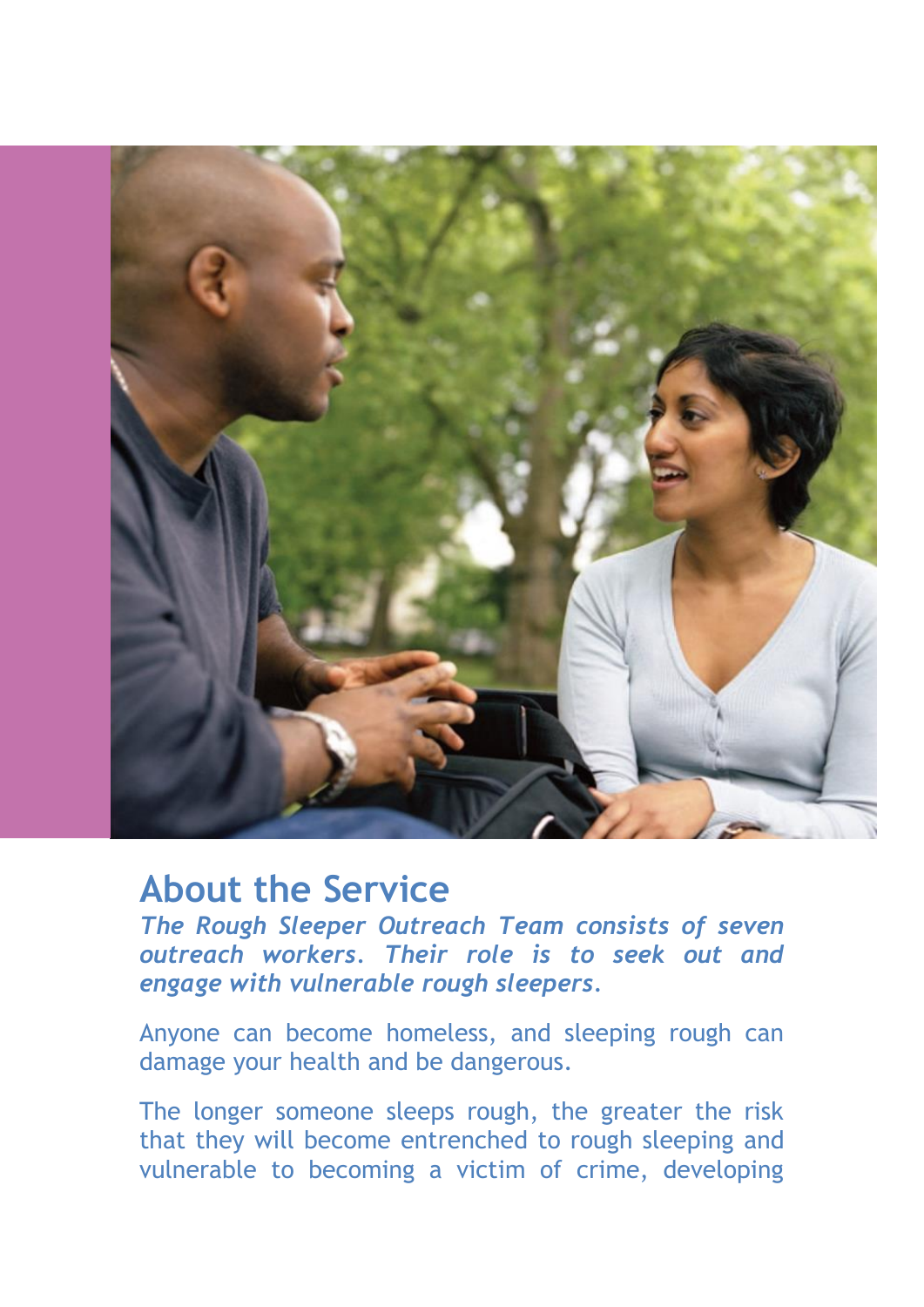drug or alcohol problems, or experiencing problems with their health.

Rough sleepers may not be known to local services because they remain out of sight, bedding down at different times of day or night, and moving from place to place.

Not all rough sleepers are aware that advice and support is available to them.

#### **Your Service Manager is – Amanda Nicklin**

## **Contents**

- **Section 1 - Support**
- **Section 2 - Facilities Access**
- **Section 3 – Useful Information** Activities & Consultation Useful Numbers Hardship Support Drugs & Alcohol **Trains** Bus Services
- **Section 4- Health and safety Fire Safety**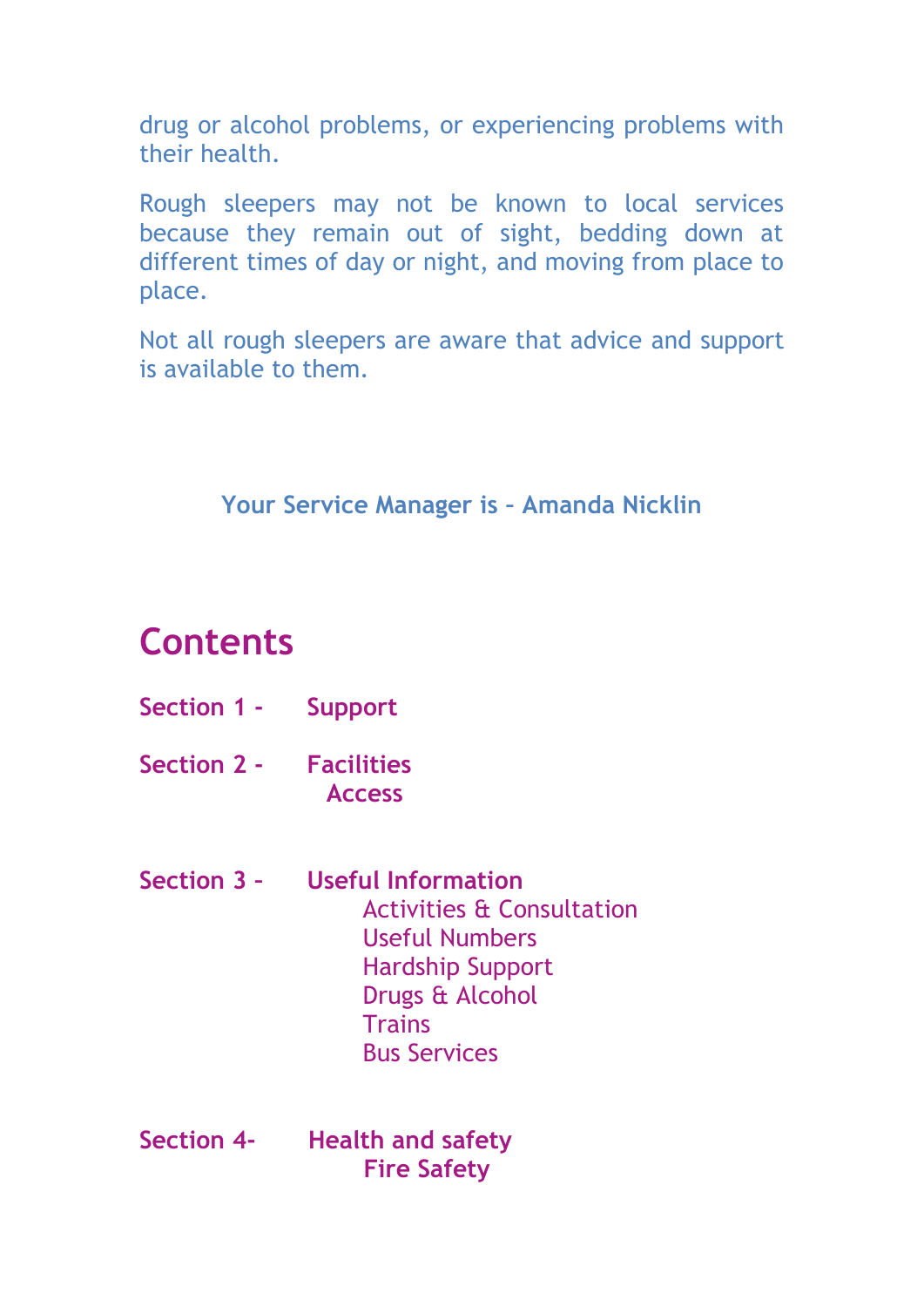# **Section 1 – Support**

The team can offer support in the following areas:

- · Housing Advice and Information, including support with housing application forms
- · Referrals into supported accommodation, where you will receive a person centred support plan and regular support meetings
- · Referrals into non supported accommodation, where we can make a referral for a Floating Support Worker to help you sustain your tenancy
- · Emergency accommodation
	- Multi-agency approach to a wide range of support issues including Alcohol Treatment, substance misuse
- · Help with obtaining ID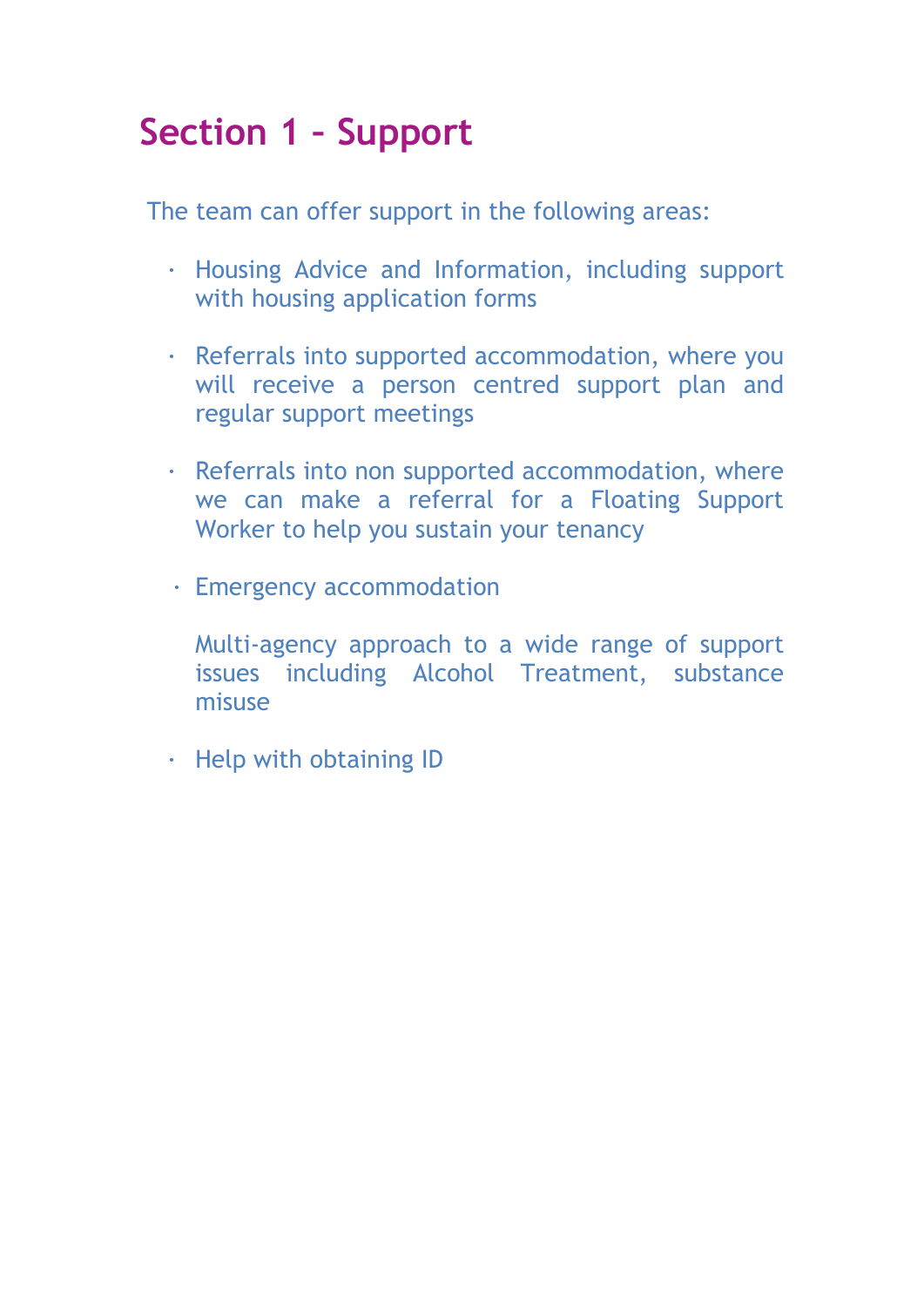# **Section 2 – Facilities**

#### **Access**

The team generally work Monday to Friday including early morning and late evening outreach.

We receive referrals via Streetlink 24 hour a day any member of the public can report a sighting of a rough sleeper through [www.streetlink.org.uk](http://www.streetlink.org.uk/) or 0300 5000914.

The Homeless Outreach Street Triage (HOST) phone number is 07483 981912.

Surgeries are carried out at SIFA 48-52 Allcock Street, Birmingham, B9 4DY and St Martins Church, Edgbaston St, Birmingham B5 5BB

| Monday          | 10-11am       | <b>St Martins</b> |
|-----------------|---------------|-------------------|
| Monday          | 6.30-8pm      | <b>SIFA</b>       |
| <b>Tuesday</b>  | 10-11am       | <b>SIFA</b>       |
| Wednesday       | $10-11am$     | <b>SIFA</b>       |
| <b>Thursday</b> | 10-11am       | <b>SIFA</b>       |
| Friday          | 10-11am       | <b>St Martins</b> |
| Friday          | 6.30-8pm      | <b>SIFA</b>       |
| Sunday          | 10.30-11.30am | <b>SIFA</b>       |

# **Section 3 - Useful Information**

#### **Activities & Consultation**

We carry out consultation with customers on a quarterly basis so we can monitor what we do well and where we can improve. This will usually be carried out during our weekday surgeries at SIFA.

#### **Useful Numbers**

| <b>Midland Heart Head Office</b>    | 0345 602 0540 |
|-------------------------------------|---------------|
| $HOST Zam - 11pm$                   | 07483 981912  |
| <b>Rough Sleepers Outreach Team</b> | 0345 6020533  |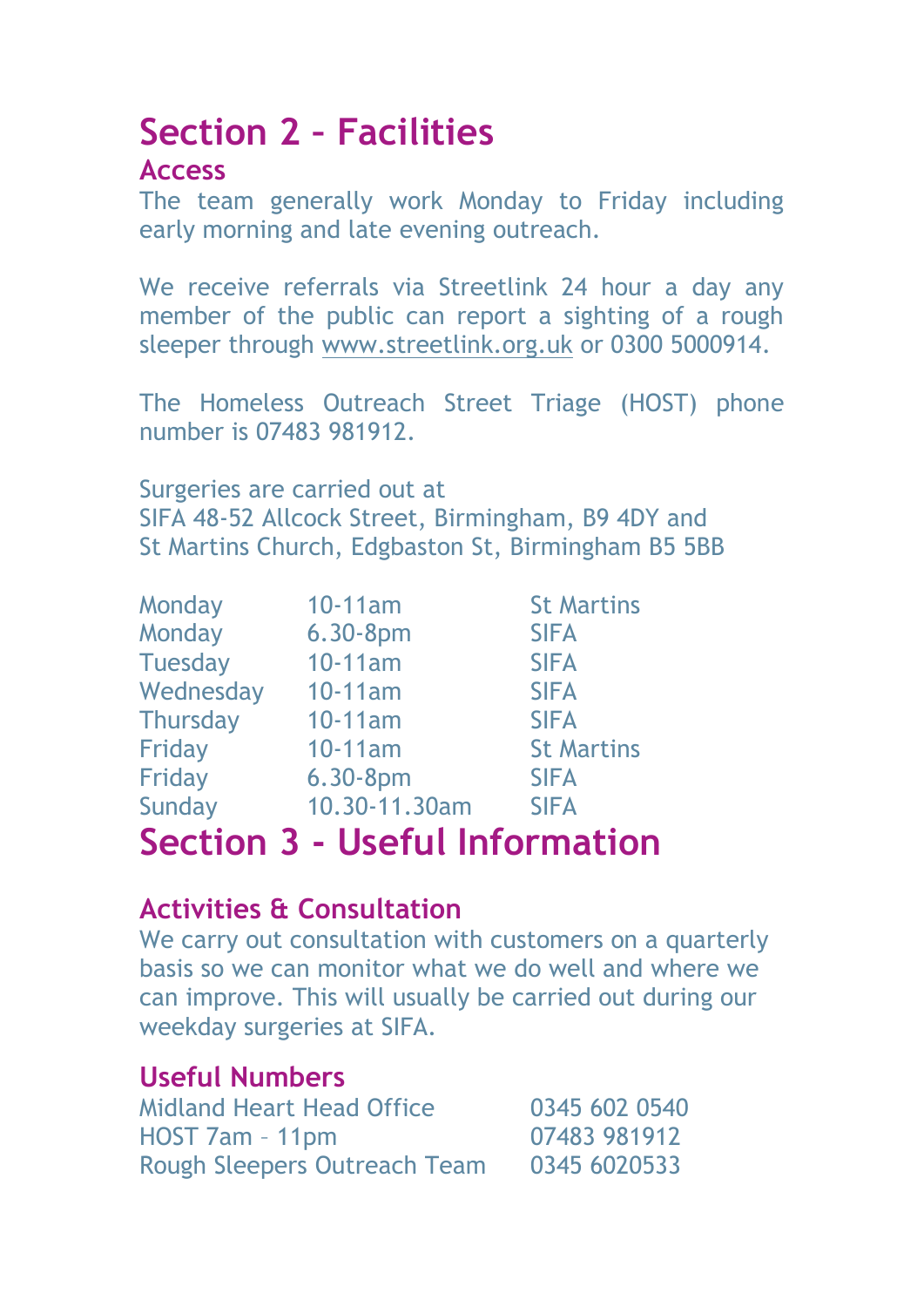#### **Hardship Support**

Midland Heart recognises that customers may experience times of hardship during an emergency or crisis situation and or following a change in circumstances. If you are in financial hardship you can access basic food supplies on a temporary basis until your income is sorted out.

Listed below are options available for customers who are experiencing hardship for a number of reasons and do not have enough income to buy food and or attend essential appointments.

- Food vouchers from Foodbank (food banks only allow you to have up to a maximum of 3 Vouchers within a 12 month period)
- Food parcels from service (basic items)
- Referral/signpost to services who provide food

#### Criteria:

- If you come to service with no income in place -it is expected you will apply for any relevant benefits at the earliest opportunity
- If you get a sanction (and are trying to resolve reasons for sanction)
- If you have a change in circumstances which results in a delay in income
- If you have a crisis or emergency outside of your control
- You have no support from friends/family
- If you arrive at service after unsettled housing/sleeping rough
- If you have essential appointment with health/housing service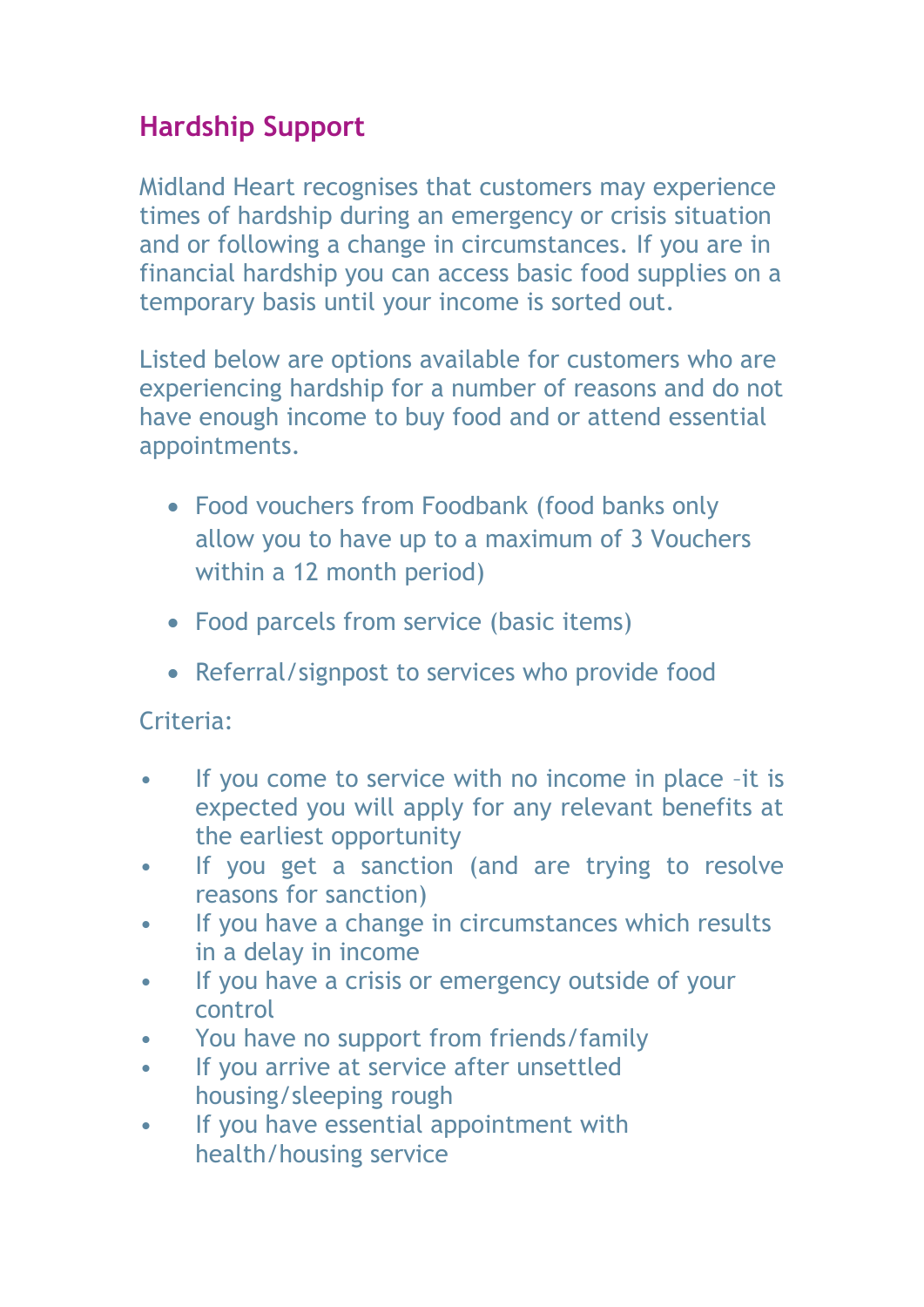Please Note:

- No cash payments will be given under any circumstances
- We are unable to purchase any tobacco or alcohol related items
- We will endeavour to ensure the items meet your dietary/cultural needs

#### **Places of Worship**

There are several local places of worship. Other places of Worship can be found for you if requested.

#### **Christianity**

Holy Trinity on Birchfield Road is Church of England. The local Catholic Church is 101 Hunters Road, Handsworth, Birmingham, B19 1EB.

#### **Islam**

The Central Mosque is the Birmingham Central Mosque

#### **Judaism**

Birmingham Central Synagogue, 133 Pershore Road Birmingham B5 7PA

#### **Sikhism**

Gurdwara Sikh Temple Gurdwara Nishkam Sewak Jatha, 18-20 Soho Road, Handsworth, Birmingham B21 9BH

#### **Hinduism**

Shree Geeta Bhawan 107-117 Heathfield Rd B19 1HL

#### **Buddhism**

Maha Vihara 216 New John Street West, Hockley, B19 3UA

#### **Local Taxi Services**

BLUE LINE CARS 0121 523 6666 or 0121 523 6666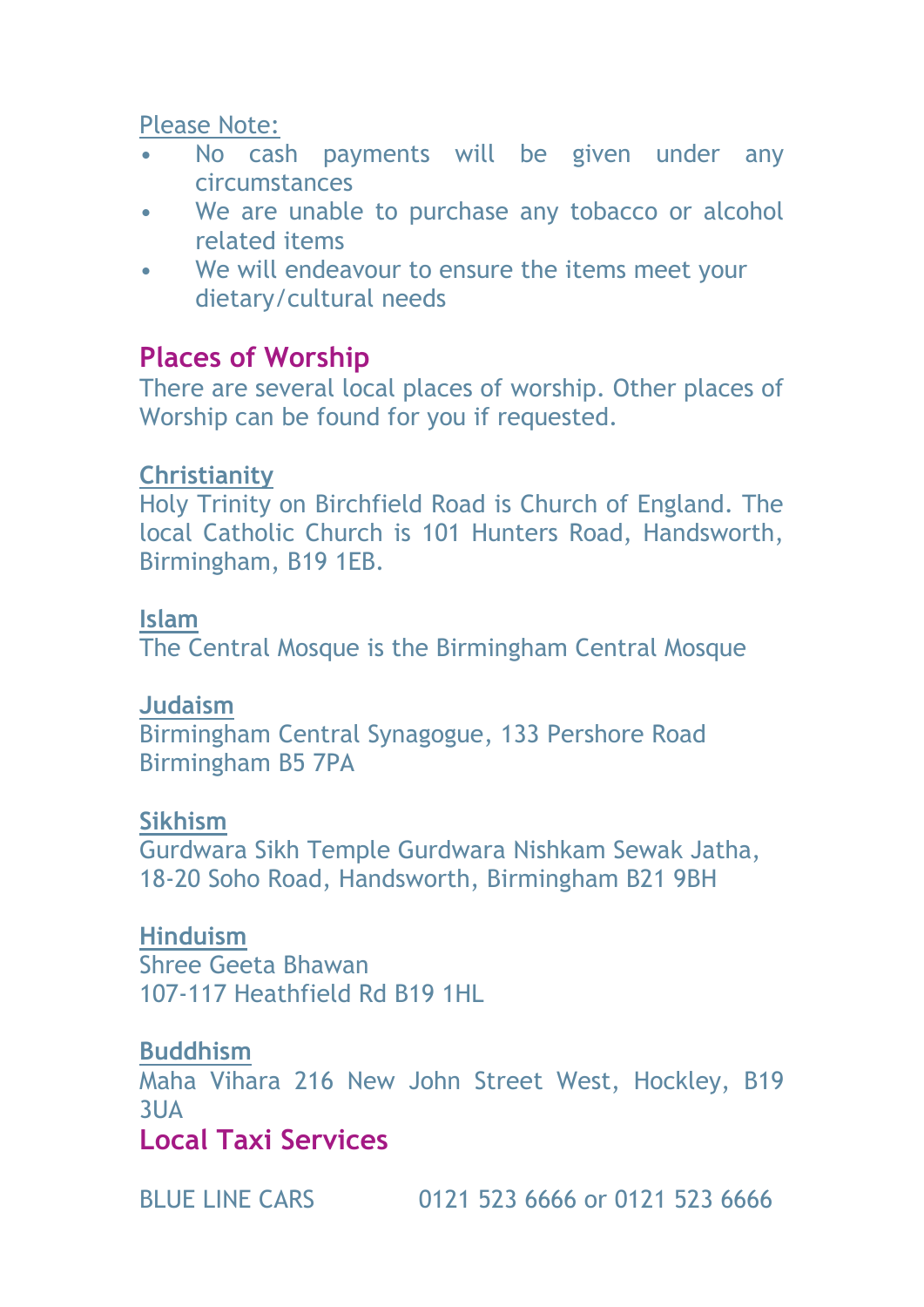#### **Specialist Services**

NHS Direct 24 Hour-Service: 111 Samaritans: 08457 90 90 90 National Drugs Help-line (AKA) FRANK: 0800 77 66 00 Change Grow Live (CGL) 0121 227 5890 (24hr) **Advocacy / Advice:** Citizens Advice Bureau: 0844 477 1010 **Emergency:** Ambulance / Fire / Police 999 Police Non-Emergency 101

#### **Bus Services**

The bus service which stops nearest to SIFA is the 97/97a. A bus from the city centre goes across Health Mill Lane, there is a stop outside the Bond.

### **Section 4 - Health & Safety Fire Safety**

We want customers to stay safe and will offer advice, sometimes in partnership with the West Midlands Fire Service, around potential fire hazards when customers are bedded down.